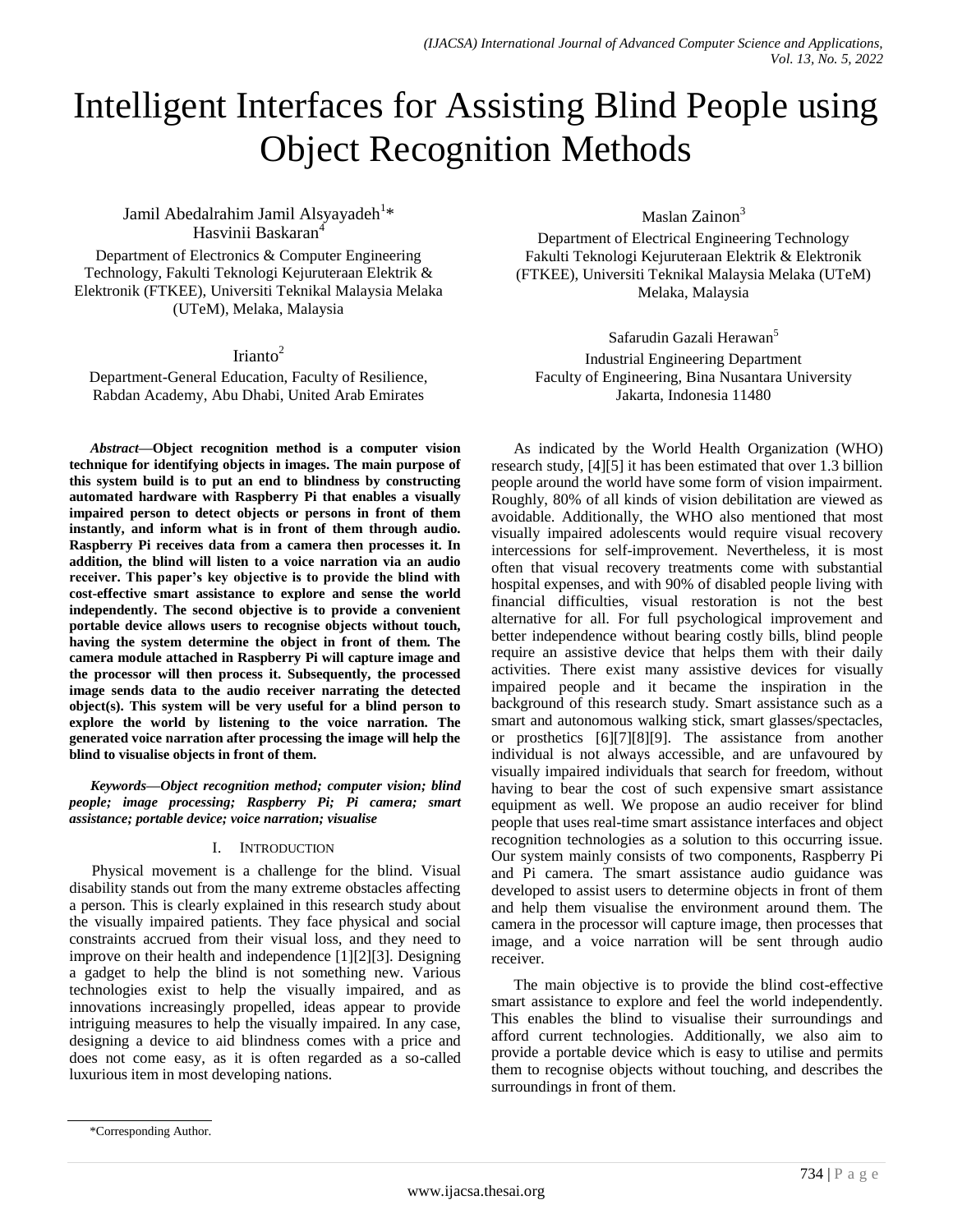This system is used to assist blind people with voice narration, processed by the Raspberry Pi processor. This portable electronic device's purpose is to give voice narration informing what is in front of them. An important objective is to provide a portable device that is simple to use and low cost and affordable smart assistance to blind people. Another goal is to extend the computerised electronic travel aid for the blind by applying real-time object recognition technology. This blind guidance system is solid and financially perceptive. Real-time based smart assistance interfaces the audio receiver for blind people with voice narration by using object recognition methods to provide the blind with cost-effective smart assistance to explore and sense the world independently. Audio guidance helps them to know what is happening around them and it helps them to visualise their surroundings. By using realtime, the system will recognise the objects faster.

The remaining of this paper has been organized as follows: Section 2 discusses the related works. The background of the study is described in Section 3. Section 4 described the system implementation and testing. Section 5 described the results and discussion and finally, the conclusion is described in Section 6.

## II. RELATED WORK

There are a lot of assistive devices for visually impaired people to sense the world independently. All these devices rely mainly on ultrasonic sensors and Brailling.

## *A. EyeCane and EyeMusic*

Maidenbaum et al. [10] designed EyeCane and EyeMusic to improve upon, or likely be within the far distant future, to update the traditional white cane. By applying statistics at visually far distances (5 meters) and greater angles, and most significantly by means of discarding contacts among the cane, and the user's surroundings in cluttered or indoor environments. The EyeCane converts point-distance information into aural and tactile signals. The Prototype of EyeCane and EyeMusic is shown in Fig. 1. The tool can provide distance information to the customer from two different directions at the same time: immediately in advance for long-distance perception and detection of waist-height obstacles, and pointing downward at a 45° angle for groundlevel evaluation.



Fig. 1. Prototype of EyeCane and EyeMusic.

## *B. Blitab*

Blitab is a device nicknamed "the iPad for the visually impaired". It appears similar to a digital book, however, its screen utilises smart liquids that protrude tactile pixels to show braille letters, making it conceivable for the blind to see entire pages of braille message at once. Perkins-style keyboard application, text-to-speech yield, and touch navigation provide a completely new user experience for braille and non-braille blind individuals. It empowers the fast conversion of any content into braille. Blitab is a platform for all current and future programming applications for visually impaired people, it is not only a tablet. The Prototype of Blitab is shown in Fig. 2.

Blitab is the world's first real tactile tablet designed specifically for the blind and visually impaired. The device's revolutionary smart liquid technology also allows it to display material images for blind people who do not use braille [11].

## *C. BrainPort V100*

According to Grant et al. [12], BrainPort V100 is an oral electronic vision aid that uses electro-tactile stimulation to help profoundly blind people with direction, mobility, and object recognition. The device is used in conjunction with other assistive devices like a normal white cane or a guide dog.

It deciphers digital data from a wearable camcorder into delicate electrical incitement designs on the outside of the tongue. Users feel moving bubble-like patterns on their tongue then they figure out how to interpret or visualise according to the shape, size, area, and movement of articles in their condition. A few clients have portrayed it as having the option to "see with your tongue". What makes it extraordinary is seeing with your mouth may appear to be outlandish at first, yet with at least 10 hours of one-on-one instructional courses, wearers can figure out how to comprehend the shivers and "see" where objects are found, yet additionally, their size, shape and in the event that they are moving. In a clinical preliminary, 69% of members had the option that effectively recognises protests in an acknowledgment test following one year of preparing with the BrainPort. The Prototype of BrainPort V100 is shown in Fig. 3.



Fig. 2. Prototype of Blitab.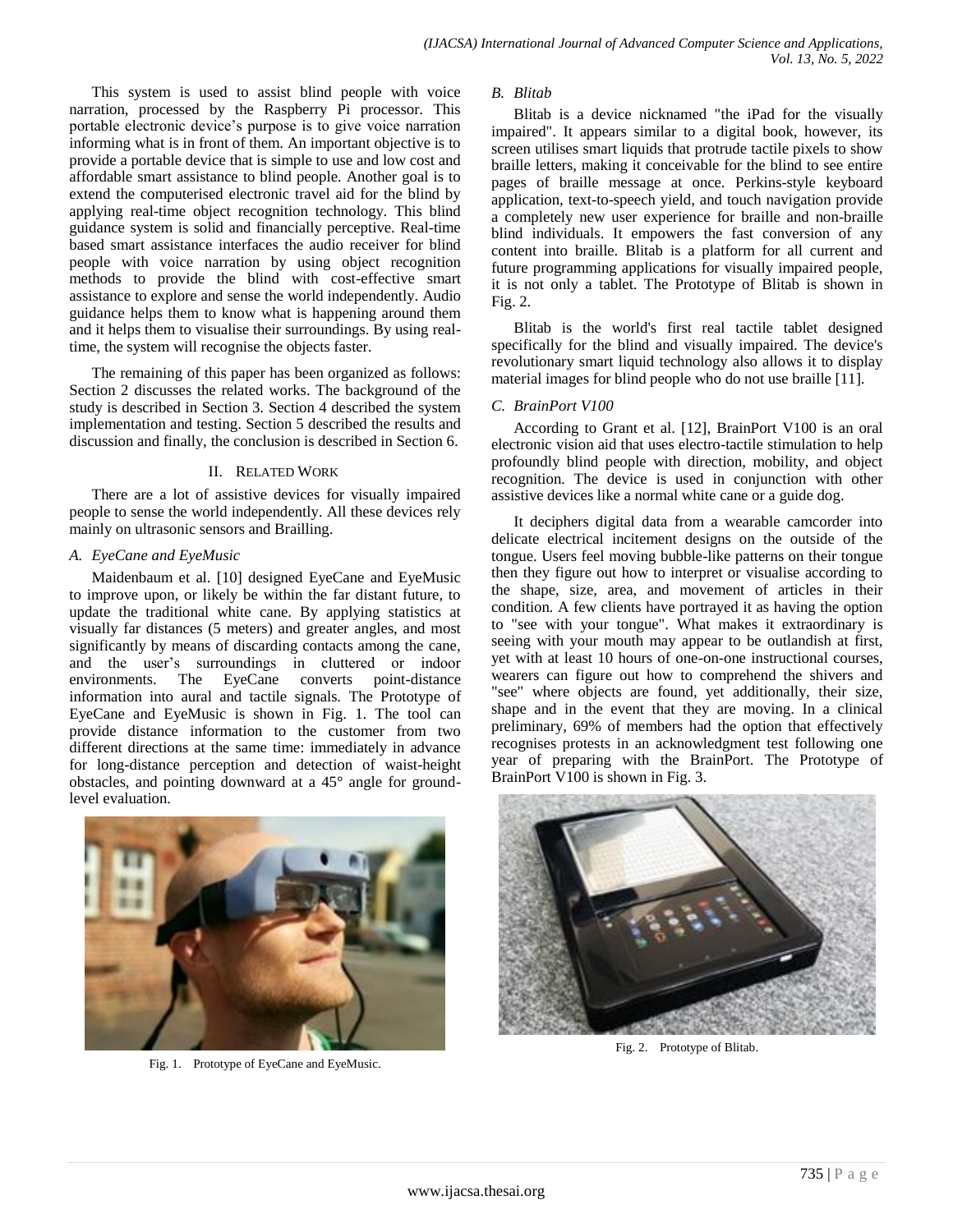

Fig. 3. Prototype of BrainPort V100.

TABLE I. COMPARISON BETWEEN EXISTING SYSTEM

| System                               | <b>Devices</b><br>needed                                              | Cost                   | accessibility                | purpose                                                                                                                        |
|--------------------------------------|-----------------------------------------------------------------------|------------------------|------------------------------|--------------------------------------------------------------------------------------------------------------------------------|
| <b>BrainPort</b><br>V <sub>100</sub> | Headset, Intra<br>Oral<br>Device(IOD)                                 | Expensive<br>(\$10000) | Controller                   | To provide<br>oral<br>electronic<br>vision aid                                                                                 |
| EyeCane&<br>EyeMusic                 | <b>Infrared</b><br>emitters, web<br>camera,<br>smartphone,<br>headset | Low cost               | <b>Infrared</b><br>sensors   | To provide<br>navigation<br>control and<br>identifies<br>colour.<br>shape and<br>location of<br>objects.                       |
| <b>Blitab</b>                        | Touch screen<br>tablet. Braille<br>lines                              | Low<br>$cost(\$500)$   | <b>Braille</b><br>display    | Displays<br>tactile<br>images to<br>blind<br>people.                                                                           |
| Proposed<br>method                   | Raspberry Pi<br>3. Pi camera<br>module,<br>Headset                    | Cheap<br>(\$100)       | Text-to-<br>Speech<br>module | The<br>generated<br>narration<br>will be the<br>final output<br>that is<br>transmitted<br>to the user<br>through a<br>headset. |

The difference between existing systems is shown in Table I.

#### III. BACKGROUND OF THE STUDY

Object Recognition is a method used in image processing to recognise real objects. This method is clearly explained in a



Fig. 4. Block Diagram of the Object Rprocess.

research study about the importance of process that will help blind people to identify their daily items that are commonly used. Our system provides some kind of visual aid that recognises objects dynamically [13]. The algorithm used in this system analyses the object. For instance, a blind person is sitting on his dining table. He has multiple objects in front of him such as bottle, chair, dining table, etc. Therefore, our system will help him by narrating what is in front of them. Text-to-Speech module is used to convert text to speech. The text that is written in text file is the output of object detection. Google API is used for conversion of Text-to-Speech dynamically, provided that the internet connection is stable. This has been studied from a research that explains about Google API that is used for text-to-speech [14]. For example, if the camera captures a book in front of it, it detects the book and converts it into text from the image captured. The text will be written in a text file and then converted to speech by using Google Text-to-Speech. The architecture of this proposed system is the Raspberry Pi board. Raspberry Pi controller controls the system and activates the output and sends the instructions. The detailed specifications of Raspberry Pi 3 B+ consists of: four USB ports, an Ethernet port, forty GPIO pins, SD card slot, SOC (system on a chip), a DSI display interface, HDMI port, LAN controller, audio jack, CSI camera interface, RCA video socket, and 5V micro USB connector [15].

The Block diagram of the object recognition process is shown in Fig. 4.

The Pi camera is connected to a CSI camera interface of Raspberry Pi processor. The processor has an operating system named Raspbian, which process the image, voice narration and other conversions. The headset will connect to an audio jack for audio output. Once the system components activate, the camera module will begin a video stream of its front view, and the image in video will be processed. Before this process starts, the Raspberry Pi will create a video frame, activates "cv" environment, and runs the python script to activate the system. Thereafter, the processed image undergoes object detection for image classification and recognition. Hence, the image in the video will detect through real-time object recognition, and the label of each object will be printed in a text file, which is used for voice narration. The labels in the text file use Google Textto-Speech for voice narration. The generated narration will be the final output that is transmitted to the user through a headset.

The flowchart of the object recognition process is shown in Fig. 5.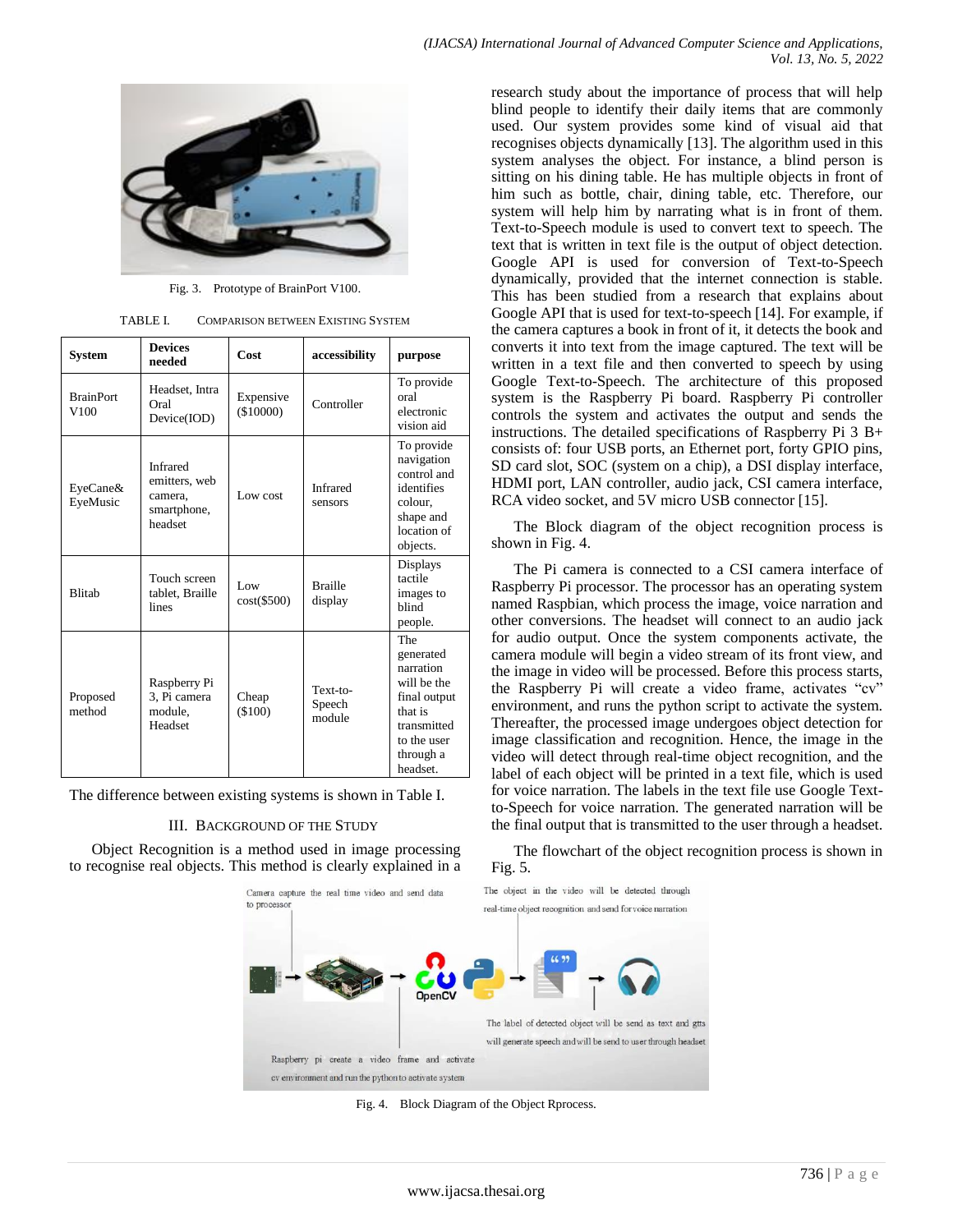

Fig. 5. Flowchart of the Object Recognition Process.

## IV. SYSTEM IMPLEMENTATION AND TESTING

## *A. Hardware Implementation*

The necessary components in developing this system consist of a Raspberry Pi and Pi camera. The New Out of Box Software (Noobs) is installed on an SD card to format the Raspberry Pi that will be fixed in the Raspberry Pi, as studied in the manual that was given to study about Raspberry Pi startup [16]. Noobs contain Java SE Platform Products. It is an operating system installer with Raspbian pre-loaded. Once done, this Raspberry Pi will connect to power, start to boot, and be ready to use the operating system, whereas the Pi camera will be configured beforehand. The camera's interfacing option in Raspbian OS will be enabled manually to allow the camera to work with the system. Once the configuration is done, the Raspbian enables the camera. The image captured after configuring the Pi camera is shown in Fig. 6.

## *B. Software Implementation*

The Raspbian operating system is used in the Raspberry Pi 3 model B+ as a platform to run this system; which is, the platform to create, run, and troubleshoot the coding of the software that has been used. Python IDLE software was used to build this system. Python IDLE ran in an OpenCV environment. OpenCV was created to provide a common infrastructure for computer vision applications such as deep learning, optical character recognition (OCR) and object detection, and more as explained in the article [17][18]. OpenCV-Python is the Python API for OpenCV. It's a Python bindings library aimed in solving computer vision challenges. Python has been enhanced with C/C++, enabling programmers to write/express code and develop Python wrappers that can be used as Python modules, as stated in the article named Python. It is packaged as an optional part of the Python packaging with many Linux distributions [19][20]. The actual code will run in the background of the CV environment. To write the necessary codes to run the system, the Python 3.7.3 was used. To capture the image, a Pi camera connected to a Raspberry Pi was used. Furthermore, code will be used to initialise the captured image.



Fig. 6. Image Captured after Configuring the Pi Camera.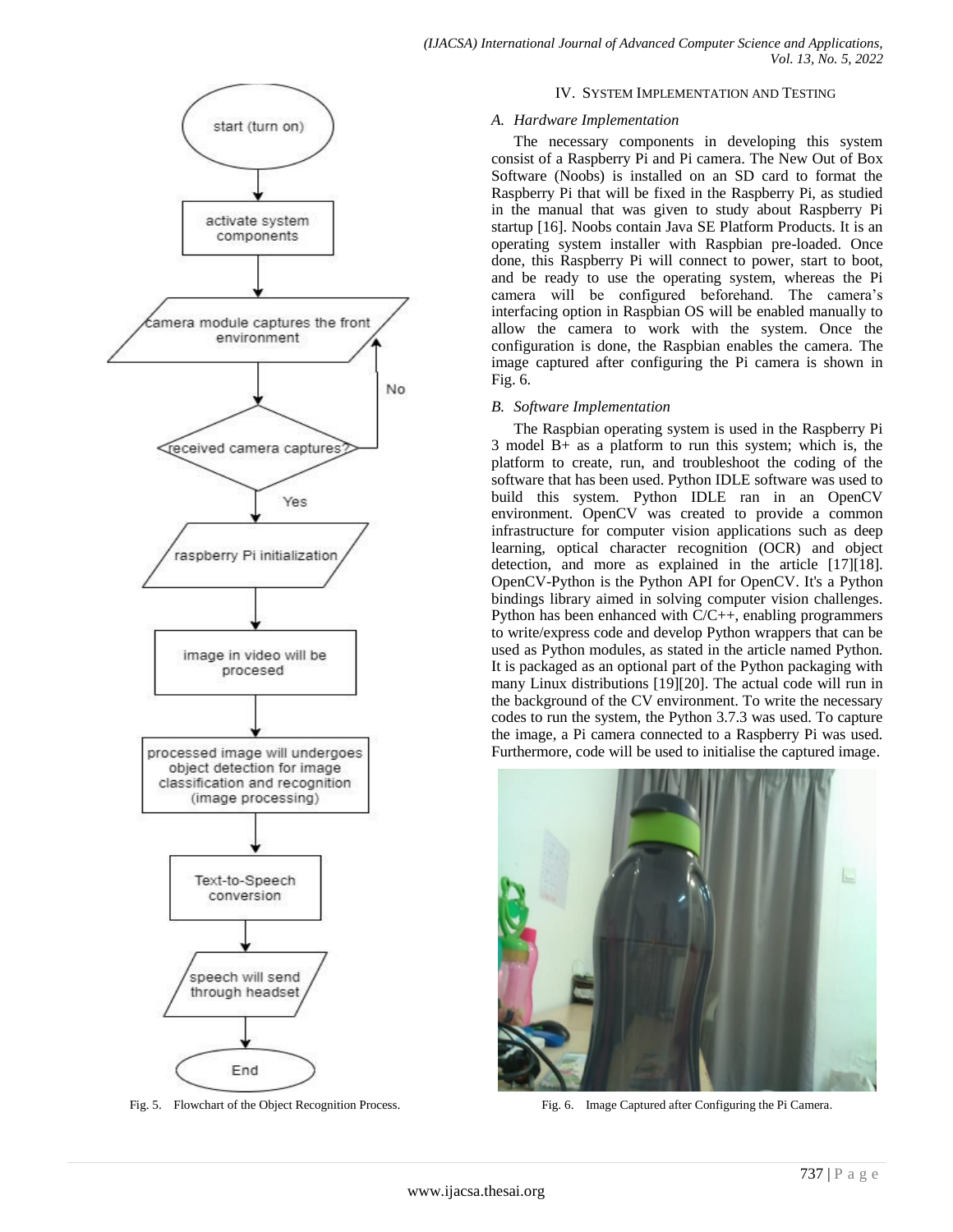#### V. RESULT AND DISCUSSION

Here is a sample of coding and result for this proposed system. Some discussions are added up as an explanation to understand its function clearly.

#### *A. Coding*

Partially applied programming codes are displayed below in Fig. 7 to Fig. 10.

| $ap = argparse.A^rqumentParser()$                                |
|------------------------------------------------------------------|
| ap.add_argument("-p", "--prototxt", required=True,               |
| help="path to Caffe 'deploy' prototxt file")                     |
| ap.add_argument("-m", "--model", required=True,                  |
| help="path to Caffe pre-trained model")                          |
| $ap.add argument("-c", "--confidence", type=float, default=0.2,$ |
| help="minimum probability to filter weak detections")            |
| $args = vars(ap.parse args())$                                   |

Fig. 7. Construction of the Argument Parse.

The preceding code demonstrates how to construct an argument parse to parse the arguments. 'ArgumentParser()' converts the argument value from a string into some other type. The first line sets up an argument parser, followed by three mandatory command-line arguments. Firstly, the 'prototxt' is the path to the Caffe prototxt file which is known as the solver.prototxt, secondly, a configuration file, whereas 'model' is the path to the pre-trained model and thirdly, the 'confidence' is minimum probability threshold when filtering weak detections and it is set to 20% by default.



Fig. 8. Initialisation of 'Classes'.

These lines of code initialise 'CLASSES', class labels, and equivalent COLORS, for on-frame text and bounding boxes. Furthermore, the last line loads the serialised neural network model.



Fig. 9. Looping the Detection.

This part explains how this system is able to detect numerous objects in a single image. First step is to loop over the detections. The chance of each detection will be checked and tallied with confidence. If the confidence exceeds the threshold, the prediction will be displayed in terminal and drawn on the frame. Detections will undergo loops and its confidence value is extracted in each loop. Therefore, the class label index is extracted if the confidence level is greater than the minimal threshold, as well as the bounding box coordinates surrounding the detected objects that have been computed too, and a rectangle displaying text is created on the detected object. Labels containing CLASS name and confidence build, and displayed as the processed-colored rectangle created around the object. Finally, the system computes the colored text that was generated onto the frame by using the y-value.



Fig. 10. Voice Narration.

To enable the Raspberry PI to "talk", the Google Text to Speech (gTTS) module is used in Python is used and also imported into the Raspbian system. This is used to command the system to read the image classification result that has been written after the real time object detection process. To put it simply, this python coding aims to read the text file and then create a voice narration.

## *B. Result*

The system has been tested and its functionality has been demonstrated as per the design. The system has been able to operate as designed, thanks to the combination of software and hardware components. The system interface with Pi camera will capture the front environment and the data will be transferred to the processor to process the image. Object recognition methods will enable image processing, convert it to text, and use Google-Text-to-Speech to create the voice narration and send it to the user through an audio receiver.

The detected objects in frame are shown in Fig. 11.



Fig. 11. Shows Objects Detected in Frame and its Confidence Percentage Value of the Detected Objects with its Label of Classes.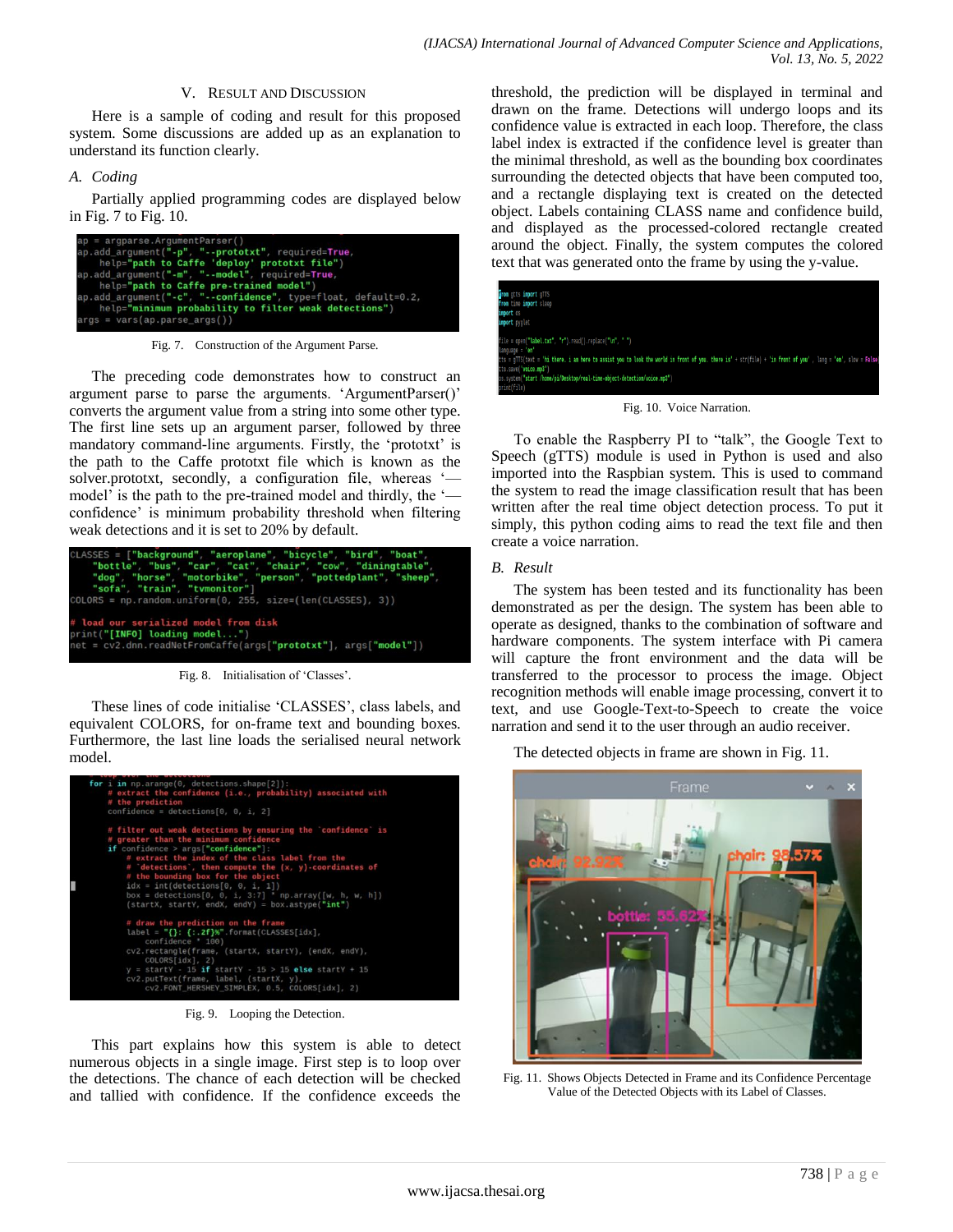

Fig. 12. Shows Label Classes will be Printed along with the Detection Confidence Percentage Value.

From Fig. 12, the results from the system are collected and the percentage of confidence value obtained, to show the objects detected along with its confidence percentage value. Confidence value is the probability that a bounding box containing an object and it is predicted by a classifier. The object in the bounding box would return many predictions, but out of those, most of them will have a very low confidence value associated. Hence, only predictions above 20% confidence is reported, as fixed in the python coding itself. That is how the object detection algorithm returns values after confidence thresholding, once the video stream starts in our system. As previously indicated in Fig. 11, the objects in the bounding box are correct, due to the quantifying the predictions.

To confirm the predictions, the correctness value of each object detection should be obtained. The measurement that determines the correctness of the bounding box is the Intersection over Union (IoU). IoU [21][22][23] is the ratio between the intersection, and the union of speculated boxes and ground truth boxes. The IoU's calculation is shown below in Fig. 13.

Consequently, the correct detections will be identified, and then its precision and recall will be calculated. To calculate precision and recall, the True Negatives, False Negatives, True Positives and False Positives will be identified. To obtain True Positives and False Positives, IoU will be used and the detection will be identified to determine whether it is correct (True Positive) or not (False Positive). The used threshold is 0.2, if IoU is  $> 0.2$ , it is considered a True Positive. Else, it will be considered as a False Positive. The COCO (Common Objects in Context) evaluation metric suggests measurements through various IoU thresholds.

To calculate the recall, the count of Negatives is required because not every part of the image in the video stream frame detected is an accepted object or is considered a negative. False Negatives will only be measured if the objects detected by our system are missed out. The recall is calculated as the ratio between the number of correct predictions (A) (True Positive) and the missed detections (False Negatives). The correct predictions for each class in the video stream will be commutated after calculation of IoU using the ground truth boxes for each positive detection box that the system has reported. So, with this, the IoU threshold (0.2). Therefore, the formulas will be as below.

$$
Precision = \frac{TP}{(FP + TP)}
$$
 (1)

$$
Recall = \frac{TP}{(TP/FN)}\tag{2}
$$

Subsequently, the Mean Average Precision (mAP) is calculated in Table II. mAP is used in the domains; Information Retrieval and Object Detection. These two domains have separate ways to calculate mean average precision. Object detection of mAP is formalised in the PASCAL Visual Object Classes (VOC). PASCAL VOC provides a common dataset of images and annotations, as well as a standard evaluation to the vision and machine learning communities [24][25]. The average precision for all object types is shown in the table below. The PASCAL VOC dataset's mAP was found to be 0.665. The best mAP value at the moment is reported to be 0.739.



Fig. 13. IoU Calculation.

#### TABLE II. AVERAGE PRECISION FOR ALL CLASSES

| No.            | <b>Class</b>  | <b>Average Precision</b> |
|----------------|---------------|--------------------------|
| 1              | Train         | 0.542                    |
| $\overline{2}$ | Bicycle       | 0.636                    |
| 3              | Dog           | 0.818                    |
| $\overline{4}$ | Diningtable   | 0.534                    |
| 5              | Aeroplane     | 0.727                    |
| 6              | Chair         | 0.909                    |
| $\overline{7}$ | Person        | 0.909                    |
| 8              | Tymonitor     | 0.633                    |
| 9              | <b>Bus</b>    | 0.726                    |
| 10             | Sofa          | 0.710                    |
| 11             | Bird          | 0.727                    |
| 12             | Cow           | 0.632                    |
| 13             | <b>Bottle</b> | 0.909                    |
| 14             | Pottedplant   | 0.359                    |
| 15             | Boat          | 0.544                    |
| 16             | Car           | 0.634                    |
| 17             | Cat           | 0.272                    |
| 18             | Sheep         | 0.633                    |
| 19             | Motorbike     | 0.724                    |
| 20             | Horse         | 0.726                    |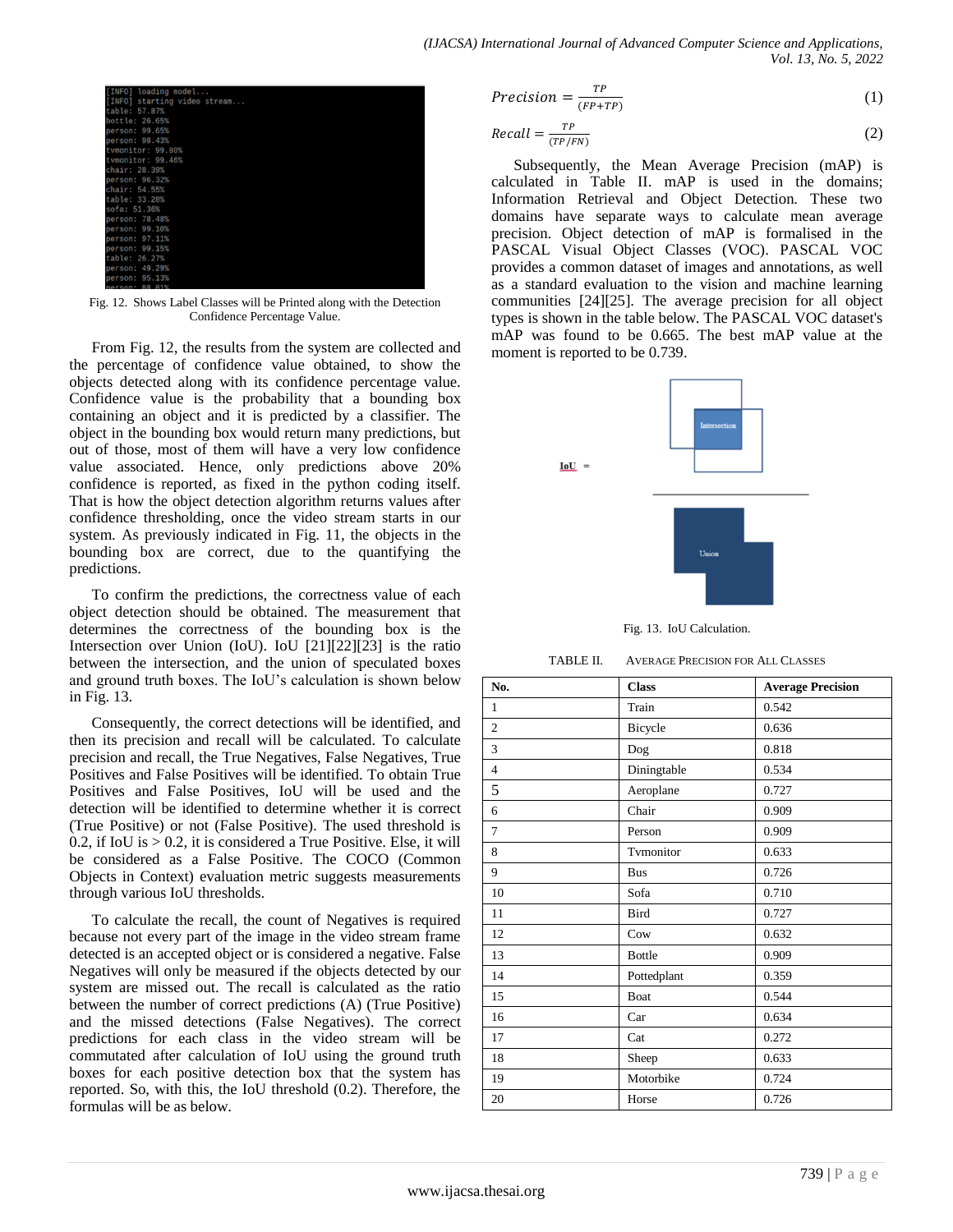#### VI. CONCLUSION

The system's goal of providing intelligent help for visually impaired people through real-time based object recognition has been successfully developed. Most of the important details in the general theory of design and execution have also been introduced throughout this article. From the theory to the practical realisation of this category of smart assistance for visually impaired people, these developments involve a variety of technical and coding details. From the testing and result analysis, the designed system's functionality is advanced and helps the visually impaired people to know what is in front of them. According to the data analysis based on Table II, the average precision for all classes is shown. Occasionally, detecting precision is not as precise as it should be, because the object is detected using values assigned by the system. Additional objects of comparable size or shape may also be detected with incorrect predictions. The strength of this system is users are able to listen to the voice narration audio that informs them what objects are in front of them. The Mean Average Precision (mAP) was calculated. The PASCAL VOC dataset's mAP was found to be 0.665. The best mAP value at the moment is reported to be 0.739.

The limitation of this system is it only has one pi camera interfaced to raspberry pi to capture video stream. So the scope only for blind people since the system included with pretrained model that used for object detection. The most important recommendation for improvement, is about a future work development by implementing the Non-Maximum Suppression, making the regions more accurate. The object detection algorithm is good but not very accurate sometimes, because the regions reduce the ratio of algorithm. Furthermore, the development of this system should include a more pretrained model in larger numbers. Lastly, the system can be improved by being cloud based, that way, all the data that had been captured will be saved in the cloud, and it will be easy for the user's guardian to acknowledge the details this system has generated, and can include localisation to know the location of the user travelled.

#### ACKNOWLEDGMENT

The authors would like to thank Centre for Research and Innovation Management (CRIM) for the support given to this research by Universiti Teknikal Malaysia Melaka (UTeM). We thank also those who contributed in any other forms for providing their continuous support throughout this work.

#### **REFERENCES**

- [1] M. Glatz, R. Riedl, W. Glatz, M. Schneider, A. Wedrich, M. Bolz, R. W. Strauss. "Blindness and visual impairment in Central Europe", PLoS one. 2022; 17(1):e0261897. https://doi.org/10.1371/journal.pone.0261897.
- [2] SR. Flaxman, RRA. Bourne, S. Resnikoff, P. Ackland, T. Braithwaite, MV. Cicinelli, et al. Global causes of blindness and distance vision impairment 1990–2020: a systematic review and meta-analysis. Lancet Glob Health. 2017;5(12):e1221–e34. pmid:29032195.
- [3] TY. Wong, J. Sun, R. Kawasaki, P. Ruamviboonsuk, N. Gupta, VC. Lansingh, et al. Guidelines on Diabetic Eye Care: The International Council of Ophthalmology Recommendations for Screening, Follow-up, Referral, and Treatment Based on Resource Settings. Ophthalmology. 2018;125(10):1608–22. pmid:29776671.
- [4] B. Thylefors, A. D. Negrel, R. Pararajasegaram, and K. Y. Dadzie. "Global data on blindness", Bulletin of the World Health Organization.

vol. 73, no. 1, pp. 115–121, 1995. PMID: 7704921; PMCID: PMC2486591.

- [5] A. Hydara, I. Mactaggart, S. J. Bell, J. A. Okoh, S. I. Olaniyan, M. Aleser, H. Bobat, A. Cassels-Brown, B. Kirkpatrick, M. J. Kim, I. McCormick, H. Faal, M. J. Burton. "Prevalence of blindness and distance vision impairment in the Gambia across three decades of eye health programming". The British Journal of Ophthalmology. 2021 Dec:bjophthalmol-2021-320008. DOI: 10.1136/bjophthalmol-2021- 320008. PMID: 34949578.
- [6] M. A. Ikbal, F. Rahman, M. R. Ali, M. H. Kabir and H. Furukawa, "Smart walking stick for blind people: An application of 3D printer", Proc. SPIE 10167 Nanosensors Biosensors Info-Tech Sensors 3D Syst., pp. 101670T, Apr. 2017.
- [7] A. Krishnan, G. Deepakraj, N. Nishanth, and K. M. Anandkumar, "Autonomous walking stick for the blind using echolocation and image processing," 2016. 2016 2nd International Conference on Contemporary Computing and Informatics (IC3I), pp. 13-16.
- [8] J. Bai, S. Lian, Z. Liu, K. Wang, and Di. Liu, "Smart guiding glasses for visually impaired people in indoor environment," IEEE Transactions on Consumer Electronics. vol. 63, no.3, pp. 258–266, 2017.
- Z. O. Abu-Faraj, E. Jabbour, P. Ibrahim, and A. Ghaoui, "Design and development of a prototype rehabilitative shoes and spectacles for the blind," 2012. 5th International Conference on Biomedical Engineering and Informatics, BMEI, pp. 795-799.
- [10] S. Maidenbaum, S. Hanassy, S. Abboud, G. Buchs, D. R. Chebat, S. Levy-Tzedek, A. Amedi. "The "EyeCane", a new electronic travel aid for the blind: Technology, behavior & swift learning," Restorative neurology and neuroscience. vol. 32, no. 6, pp. 813–824, 2014.
- [11] J. L. Robinson, V. Braimah Avery, R. Chun, G. Pusateri, W. M. Jay. "Usage of Accessibility Options for the iPhone and iPad in a Visually Impaired Population," Seminars in ophthalmology. vol. 32, no. 2, pp. 163–171, 2017.
- [12] Grant, P.; Spencer, L.; Arnoldussen, A.; Hogle, R.; Nau, A.; Szlyk, J.; Nussdorf, J.; Fletcher, D. C.; Gordon, K.; & Seiple, W. "The functional performance of the BrainPort V100 device in persons who are profoundly blind," Journal of Visual Impairment & Blindness. vol. 110, no. 2, pp. 77–88.
- [13] J. Spehr, "Object Recognition. In: On Hierarchical Models for Visual Recognition and Learning of Objects, Scenes, and Activities". Studies in Systems, Decision and Control, vol 11. Springer, Cham, 2015.
- [14] B. Sandeep, S. Palaniappan, "Kinect language translator by using Google API," International Journal of Pharmacy and Technology. vol. 8, no. 4, pp. 20051-20060, 2016.
- [15] J. Campos, S. Colteryahn and K. Gagneja, "IPv6 transmission over BLE Using Raspberry PI 3," 2018. International Conference on Computing, Networking and Communications (ICNC), pp. 200-204.
- [16] M. Richardson and S. Wallace. "Getting Started with Raspberry Pi". O'Reilly Media, Inc., Sebastopol, 2012.
- [17] V. Sati, S. M. Sánchez, N. Shoeibi, A. Arora, and J. M. Corchado, "Face detection and recognition, face emotion recognition through NVIDIA Jetson nano,'' in Ambient Intelligence—Software and Applications, P. Novais, G. Vercelli, J. L. Larriba-Pey, F. Herrera, and P. Chamoso, Eds. Cham, Switzerland: Springer, 2021, pp. 177–185.
- [18] W. A. Indra, A.F.M.F Ismail, Nurulhalim Hassim, M.H. Idris, S.G.Herawan, N.S. Zamzam, F. Zuska., "Feasibility of RF RSL for RF Energy Harvesting : A Case Study of Alor Gajah Area," 2021 IEEE 12th Control and System Graduate Research Colloquium (ICSGRC), 2021, pp. 24-28.
- [19] K. D. Ismael and S. Irina, "Face recognition using Viola-Jones depending on Python," Indonesian Journal of Electrical Engineering and Computer Science (IJEECS), vol. 20, no. 3, pp. 1513-1521, December 2020.
- [20] N. Hassim, W. A. Indra, A.F.M.F Ismail, M.S.A.A Majid, S.G.Herawan, N.S. Zamzam, F. Zuska, "GSM900 Downlink Power Density Survey in Merlimau Area," 2021 IEEE 12th Control and System Graduate Research Colloquium (ICSGRC), 2021, pp. 99-103.
- [21] F. Ahmed, D. Tarlow, and D. Batra, "Optimizing expected intersectionover-union with candidate-constrained CRFs," 2015. The IEEE International Conference on Computer Vision, pp.1850-1858.